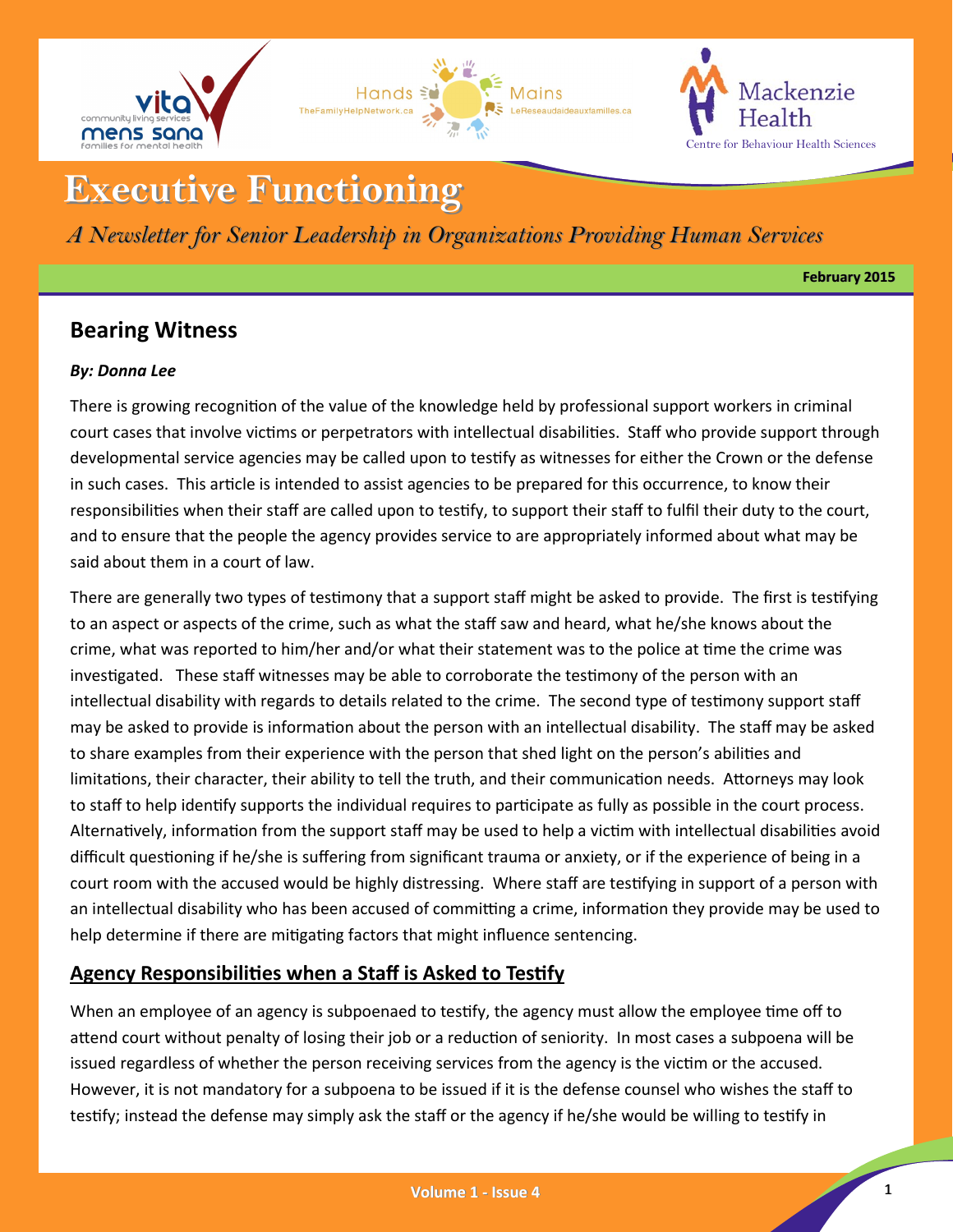support of the accused. While agencies are not mandated to pay staff when they attend court, if the subpoena or request is in relation to a situation involving a person receiving services from the agency, and the staff is testifying in support of that person, it is common practice to pay the employee their usual wage. The staff may also be asked to take time away from work to meet or talk with the Crown attorney or defense lawyer whichever side called him/her as a witness – prior to the time he/she is required to testify to review the evidence.

The subpoena may indicate that the staff are to bring any documents related to the case and may or may not specify which particular documents are required. It can be helpful to speak with the Crown attorney or defense lawyer (again depending on which side has issued the subpoena or request) to clarify which documents should be brought to court. If the staff subpoenaed no longer works for the agency that holds the documentation requested by the court, another subpoena will be issued to a current employee of the agency (usually a manager or director) requiring him/her to bring the requested documents to court and to give testimony in relation to those documents. Anytime documents are brought to court they should be copies, not the originals, as it may take a long time to get them back or they may be destroyed after the proceedings.

Attorneys from either side can also make an application to the judge for records pertaining to the person with an intellectual disability. When records are requested by the court, there are processes in place to ensure that the individual whose personal information is contained in the records is informed and that their right to privacy is protected. There are a number of rules related to having records containing personal information released and produced in court; if you are interested, you can take a look at the Criminal Code for the details. For the purposes of this article, it is important to know that the person whose information is contained in those documents has a right to legal counsel of their own to ensure that their rights regarding the release and use of that information are protected. Where the person whose information is being requested is the accused, their defence lawyer is their legal counsel; but where personal information about the victim is being requested, the victim is entitled to have their own legal counsel appointed and paid for by the court (separate from the Crown attorney) to represent their interests to the judge who ultimately decides what information must be provided to the court. This counsel will assist the judge to vet the request for records, helping to determine what specific information will be heard in court, what will be seen by counsel, and what will be allowed to be presented as an exhibit and, therefore, seen by the jury. The counsel will also make recommendations to the judge regarding any special conditions to be met such as, for what purposes the information can be used, and what happens to it once the court proceedings have concluded. This vetting process is a closed process, meaning that no one other than the lawyers and the judge are present. Ensuring that the individuals our agencies support have their own counsel before we hand over documents containing personal information is in keeping with our responsibility to ensure the privacy of those we support.

There is more to say about the sharing of personal information in court regarding what the people we support need to know, and how our documentation policies and practices can influence the way that information is used in court, in the sections below.

#### **Being Prepared – The Importance of Good Policies and Practices**

Much of what an agency can do to ensure that it fulfills the responsibility to provide good support to those it serves and employs, and to effectively aid in the justice process, when their staff is called on to testify, occurs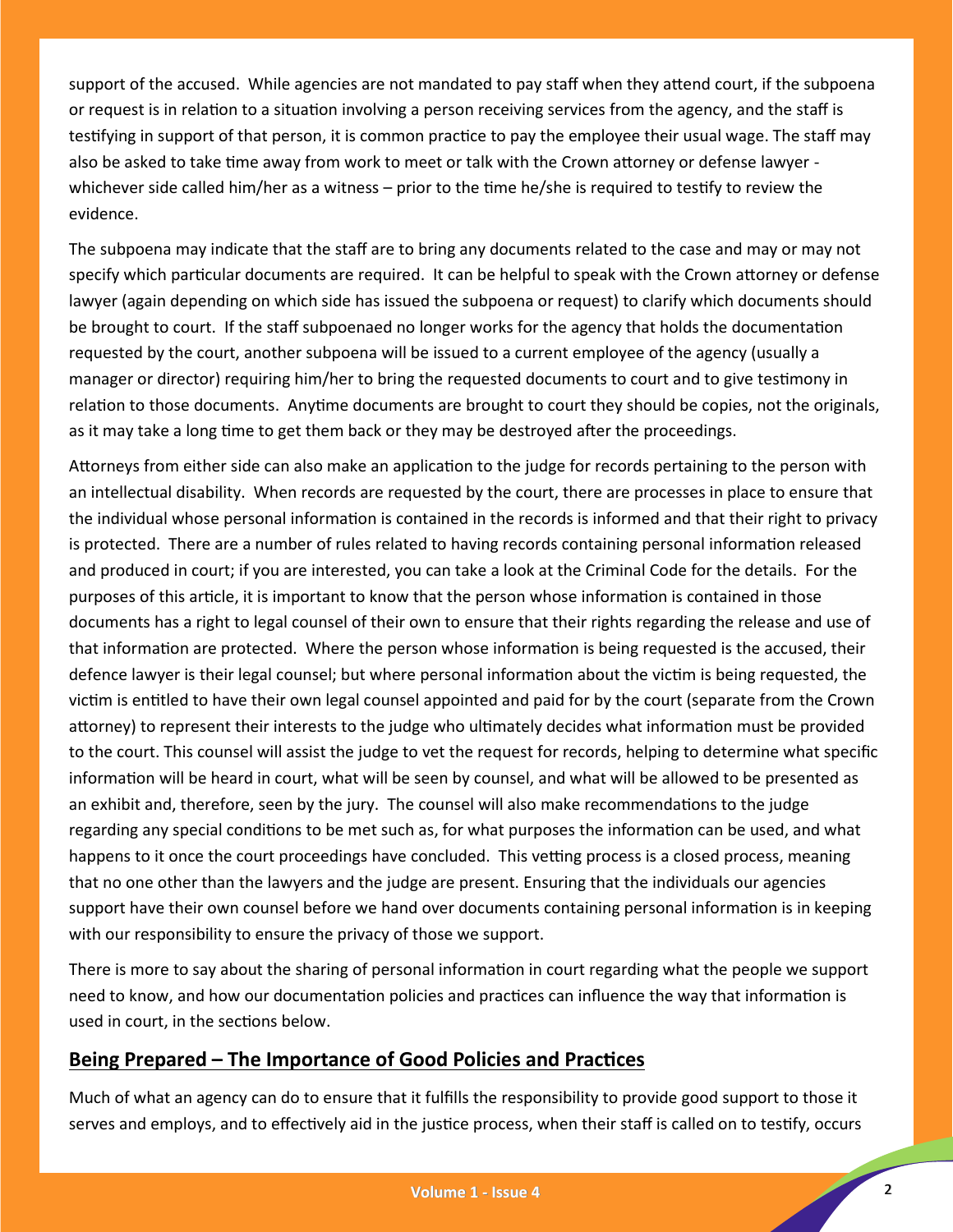long before any subpoena is issued or even before any crime has occurred. There are, of course, very important steps to take in the prevention of crimes where the people we support are either victims or perpetrators, but I will focus on what we need to do to ensure that we are prepared when such crimes do occur.

### **Confidentiality, Privacy and Consent**

Most of the time when we discuss issues of confidentiality, privacy and consent with the people we provide service to, we offer assurances that what they say will be held in confidence within the agency, and will not be shared without their (or a substitute decision maker's) consent. Sometimes we remember to add a caveat that there are exceptions to such confidentiality, one of which is documents subpoenaed by a court. Rarely, however, do we let people know up front about the possibility that support staff may, in certain situations, be called upon to speak about them, their activities, their capabilities, and their character in front of a courtroom of people. Even if we have thought to inform those we support about this possibility in general terms, it will be very important to speak with the person about it in specific terms should an agency staff be called upon to testify about the person, or if the court makes a request for the person's records. The person should be informed about the possible questions the staff will have to answer about him/her, and he/she should know who will hear the staff's testimony directly (i.e. the jury, the judge, the attorneys, the perpetrator, family members, the media, etc.). It can be helpful to speak to the relevant attorney for clarification to ensure that your understanding of this information is accurate. Where the person supported is the victim, there is very likely to be a publication ban in place preventing the victim's name and any identifying information about him/ her from being reported outside of the courtroom. Having information related to one's involvement in a crime, as either the victim or the perpetrator, in open court is likely to be difficult for anyone, regardless of disability. However, in addition to testimony directly related to the crime, it is very possible that the staff witness will be asked questions about the person's intellectual functioning, understanding of concepts, and ability to tell the truth – having such details discussed and scrutinized in front of a courtroom of people, and possibly reported in the media (even without a name attached), could potentially be very upsetting. The person has a right to know that this could happen ahead of time.

#### **Documentation**

The lives of people with intellectual disabilities are heavily documented; records are kept of everything from behaviour to bowel movements. Staff write about them in log notes, incident reports, behaviour charts, support plans, etc. every day. Rarely do the people we support have the opportunity to read what is written about them, nor do they get to correct, dispute, or add their own perspective to the records of their lives that we create. Perhaps we need to rethink the way that we engage in such record keeping and begin to include those we support in the writing and vetting of our records. At the very least, we should have policies that ensure people know what is being documented about them; it is unfair for the person to find out for the first time that records have been kept of their daily activities, their compliance with rules, or their social interactions, in the public arena of a court room. It is even more unfair if these records paint a biased picture of the person that reflects the mood or assumptions of the author rather than presenting an accurate and unbiased portrayal of the subject.

We must also ensure that our staff are conscientious about what and how they write about people, knowing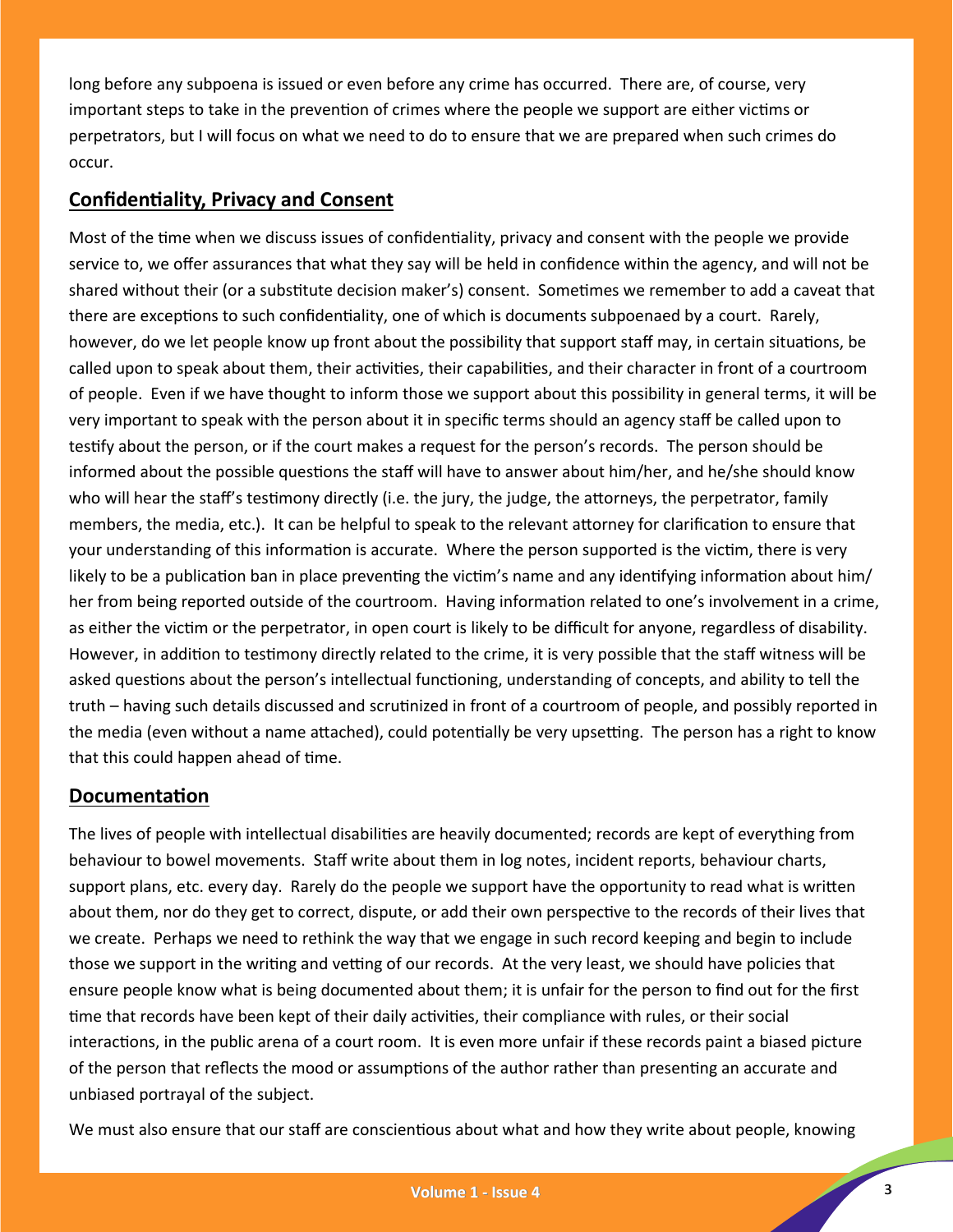that these records could be presented in court one day. How are people with intellectual disabilities portrayed in our records? What language is used to describe them? What presumptions are made about their behaviour or their intentions that come through in what is written? The use of words and phrases such as making up stories, lying, attention-seeking, manipulative, playing games, etc. can later be very damaging to a person with an intellectual disability who is trying to establish their credibility in a courtroom. The words written about the person will be used to judge whether he/she can be believed, if the individual is trustworthy, and what kind of human being he/she is.

### **Responding to Witnessed and Alleged Crimes**

There has been legislation in recent years in some Canadian provinces that clearly defines how a report or observation of a crime involving a person with an intellectual disability is to be handled by developmental service agencies. This legislation ensures that the investigation of a crime is conducted by the police and that agencies are not conducting their own investigations prior to deciding whether or not to report an incident to the authorities. Regardless of whether such legislation is in place in your province, there is a need for clear agency policies that direct staff in how they are to respond when they observe a crime involving a person they support or have an allegation of a crime reported to them. Policies and staff training should provide specific direction in policy and training regarding what staff say, who they talk with about the incident, the timeframe within which they must respond, and how the incident is documented. It is very likely that staff who witnessed or heard an allegation of a crime will be called to testify about their response, and what they say in court is likely to have a direct influence on the outcome of the trial. If the staff asked the person involved leading questions, neglected to document the incident properly or waited too long before calling the police, these things could be used to discredit the testimony of the staff or the person with an intellectual disability.

#### **Respectful Language and Countering Stereotypes**

Courtrooms are not places where political correctness abounds or where everyone is aware of how certain ways of speaking about people with intellectual disabilities perpetuate and reinforce harmful stereotypes. There can be a tendency by attorneys on both sides to infantilize people with intellectual disabilities by comparing them to children through the use of phrases such as "She has the mind of a six year old" or "You wouldn't expect a child to understand that, how could you expect him to understand?" Staff witnesses may even be asked to frame their own testimony in terms of such stereotypes by being asked what the 'mental age' is of the person they support. Other stereotypes that may come up are that people with intellectual disabilities are either asexual or hypersexual, that they tend to make things up for attention, or that they are incapable of understanding basic concepts. There may be an opportunity for staff to counter these stereotypes and to provide an example to those in the court system of alternate ways of talking about people with intellectual disabilities. These opportunities can occur while giving testimony or during the conversations staff have with attorneys when preparing for court. It is important to ensure that staff witnesses use language when talking about the people they support that conveys their needs and vulnerabilities accurately without relying on stereotypes or compromising the person's dignity, adulthood or individuality. The expectation that staff be adept and consistent at using such language and avoid stereotypes is something that should be incorporated into the culture of the agency so that staff are prepared and confident in their ability to provide respectful testimony in the courtroom.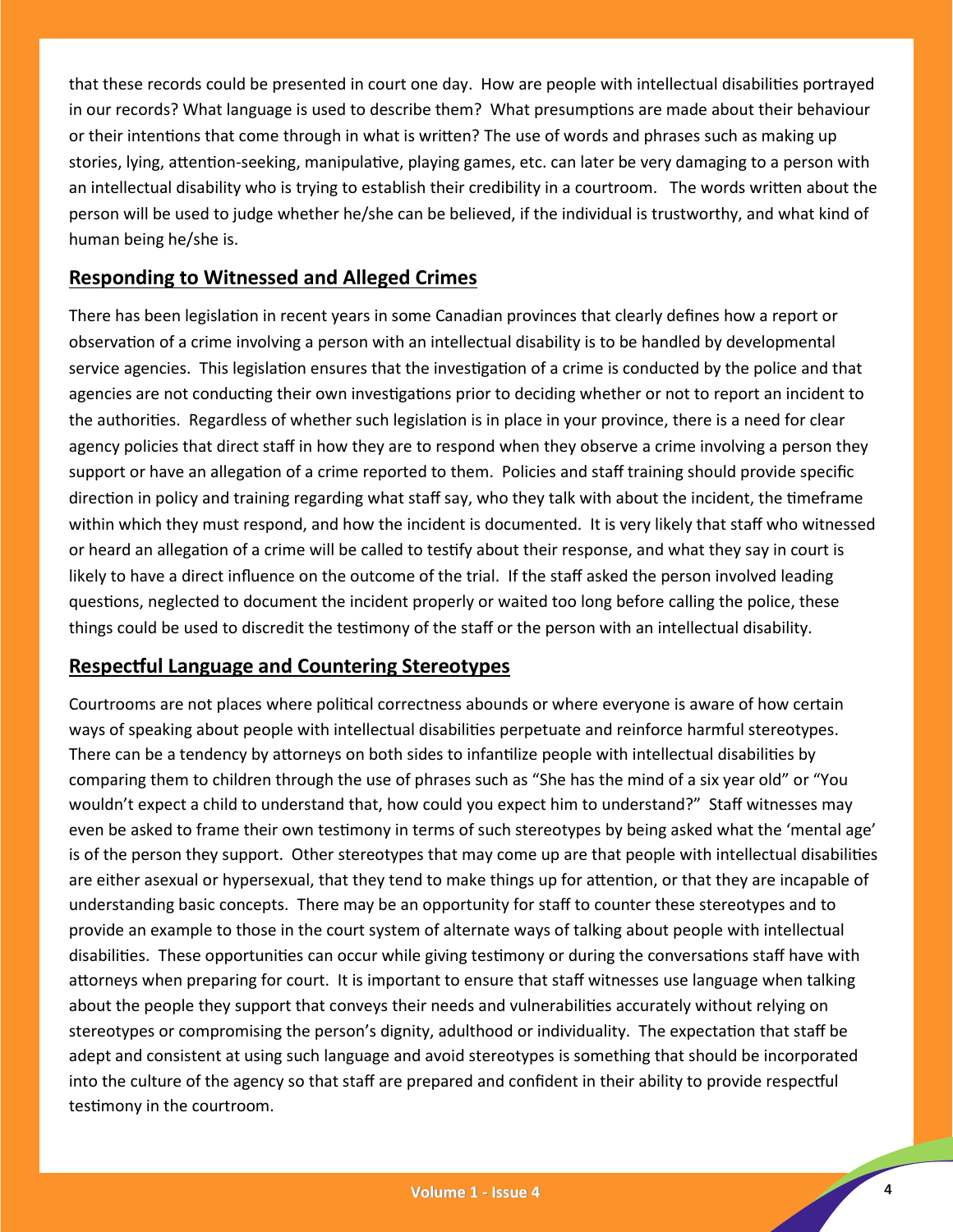## **Supporting Staff Who Testify**

Having to go to court to testify is stressful. Staff who are called upon to do so in support of a person with an intellectual disability have a very important role to play in ensuring justice for the people we provide service to, and they deserve the support of their employers. Such support may look different in each situation, and at different points throughout the time leading up to, and including the day they testify. Support should include an acknowledgement of the fact that it can be anxiety-provoking to be asked to speak in court about events that are likely quite upsetting that involve a person the staff cares about. Often there is a requirement that a staff who will be testifying about an incident not speak about that incident with the victim or accused. This can be a difficult aspect of the process, particularly if the staff continues to work directly with the person and if he/ she has previously had the type of working relationship where important things in the person's life have been discussed with that staff. The person may trust the staff and so may initiate conversation about the incident, perhaps not understanding why the staff does not seem to want to talk with him/her. It is important that other members of the team are aware of the limits regarding to whom, and about what, the staff who will be testifying can talk. The other team members can then be available to support the victim or accused and help him/her understand why the staff who will be testifying cannot talk about the incident. It can take a long time for a case to get to court and the staff who must testify may find this wait adds to their stress. An understanding supervisor can be an important support during this time, and opportunities to talk about their concerns or stress regarding their impending day in court may be useful. On the day the staff goes to court, it may be helpful to have a supportive co-worker or supervisor attend court with him/her or to provide the staff with an opportunity to debrief when he/she is finished giving their testimony. Asking the staff what he/she needs is a good way to be sure that support offered is in fact helpful.

#### **Conclusion**

Whenever a staff member at a developmental services agency is required to testify in support of a person with an intellectual disability who was involved in a crime, it is essential that the agency know their responsibilities to the court, to the staff and to the individual receiving service. Fulfilling those responsibilities means being prepared with knowledge about court processes, the rights of all involved, and having solid policies and practices that will enable the staff to provide respectful, effective and accurate testimony.

#### **Useful Resources:**

Victims of Violence provides free publications and information via its website relating to victim services, providing support and assistance to victims, what to expect when testifying in court, the stages of a criminal court process, and definitions of terminology. These resources can be found here:

#### [http://www.victimsofviolence.on.ca/rev2/index.php?option=com\\_content&task=view&id=4&Itemid=6](http://www.victimsofviolence.on.ca/rev2/index.php?option=com_content&task=view&id=4&Itemid=6)

#### **References:**

Benedet, J., & Grant, I. (2007). Hearing the sexual assault complaints of women with mental disabilities: Consent, capacity, and mistaken belief. McGill Law Journal, 52, 243. Available from [http://](http://www.lawjournal.mcgill.ca/userfiles/other/8790295-1219609936_Grant__Benedet.pdf) [www.lawjournal.mcgill.ca/userfiles/other/8790295](http://www.lawjournal.mcgill.ca/userfiles/other/8790295-1219609936_Grant__Benedet.pdf)-1219609936\_Grant\_\_Benedet.pdf